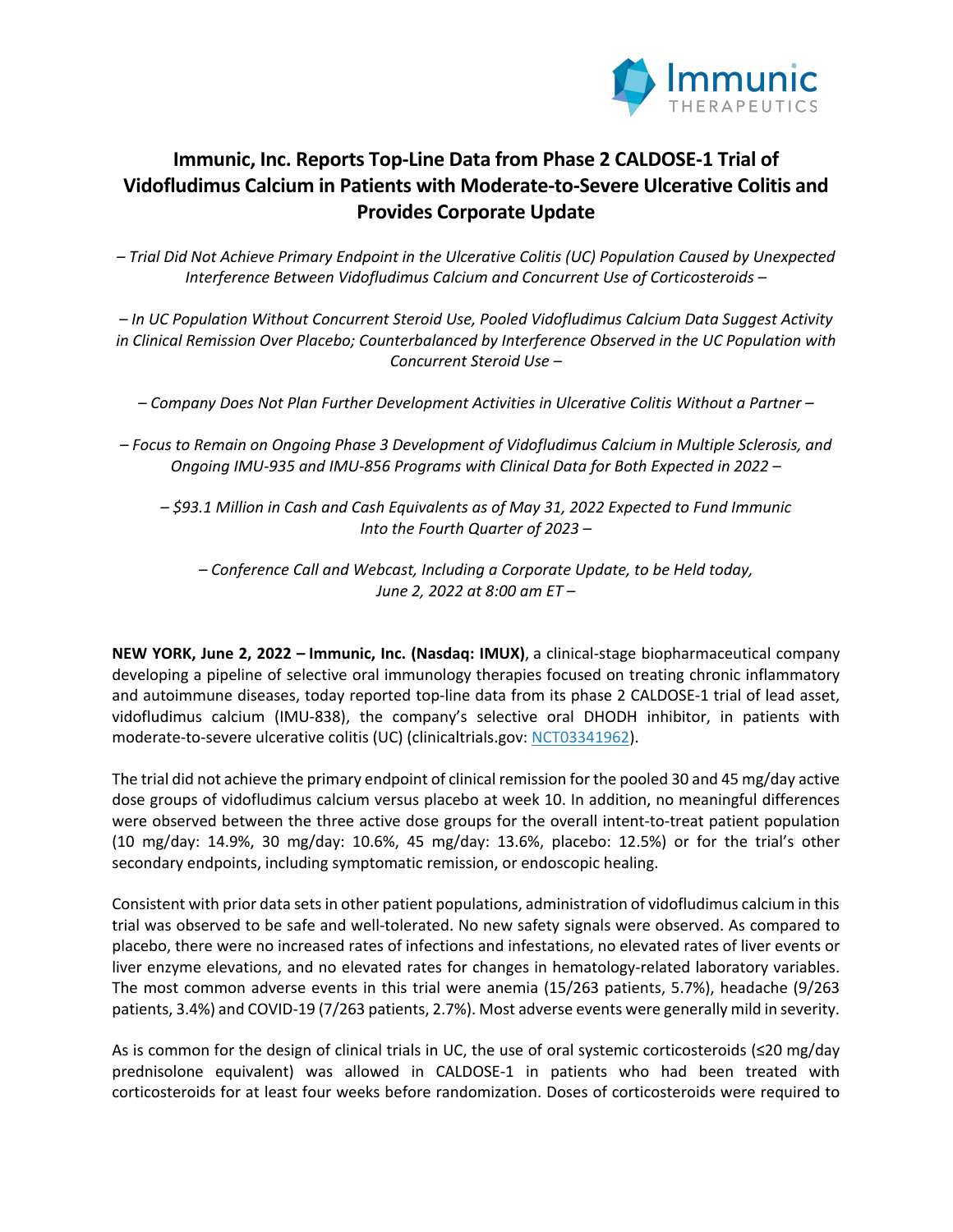

be kept constant throughout the induction phase (weaning was not allowed in this phase of the trial), and the distribution of patients using corticosteroids was equal throughout all treatment groups.

Surprisingly, CALDOSE-1 data suggest a previously unknown treatment interference between the efficacy of vidofludimus calcium and the concurrent use of corticosteroids in the UC patient population. More specifically, the non-steroid patient population showed an 11.4% advantage in clinical remission for vidofludimus calcium over placebo (pooled vidofludimus calcium treatment groups at week 10: 14.7%, placebo: 3.3%). Such a difference in clinical remission between active treatment and placebo would traditionally be considered as confirming therapeutic activity. In contrast, patients concomitantly taking vidofludimus calcium and corticosteroids during induction treatment had a lower rate of clinical remission at week 10 (11.5%) than placebo patients (20.6%) and also lower than the group of vidofludimus calcium monotherapy without concurrent use of steroids (14.7%). This treatment interference between vidofludimus calcium and corticosteroids was not expected by currently available preclinical or clinical data.

"We are disappointed with the results of the CALDOSE-1 trial. The interference of vidofludimus calcium with concurrent corticosteroid use is surprising, and we will further explore the mechanism behind this unexpected observation. We believe that this finding has no consequences for our ongoing program in multiple sclerosis as corticosteroids are not used chronically in this patient population," stated Andreas Muehler, M.D., Chief Medical Officer of Immunic. "We are also happy to see that, once again, the study data confirm the very favorable safety and tolerability profile of vidofludimus calcium observed in other trials. Importantly, we want to thank all of the investigators, study personnel, patients and caretakers involved in this trial for their participation and tremendous contributions."

"Putting the CALDOSE-1 data in context with the wealth of compelling opportunities we have across our clinical development portfolio, we do not intend to move forward with phase 3 development of vidofludimus calcium in UC on our own," commented Daniel Vitt, Ph.D., Chief Executive Officer and President of Immunic. "We will use this opportunity to focus our vidofludimus calcium-related efforts around the ongoing multiple sclerosis program, including the phase 3 trials in relapsing multiple sclerosis (RMS) and the phase 2 trial in progressive multiple sclerosis (PMS). As evidenced by data from our phase 2 EMPhASIS trial, we believe vidofludimus calcium holds the potential for meaningful differentiation based on anticipated strong efficacy, unprecedented safety and tolerability, oral delivery, and neuroprotective effects. We also eagerly await further clinical data for IMU-935 and IMU-856 later this year, including phase 1b data of IMU-935 in moderate-to-severe psoriasis patients in the second half, and phase 1 safety data of IMU-856 in healthy human subjects in the third quarter. Both of these investigational medicines hold tremendous potential in their intended indications and beyond. Despite our disappointment with the overall CALDOSE-1 data, the second half of 2022 remains an exciting time for Immunic, and we hope to share successful data in the near future."

# **Corporate Update**

# *Vidofludimus Calcium in Multiple Sclerosis*

With completion of analysis from the Cohort 2 dataset, final data for the phase 2 EMPhASIS trial of vidofludimus calcium in relapsing-remitting multiple sclerosis (RRMS) are available. In the final data set combining patients from both Cohort 1 (30 mg, 45 mg and placebo) and Cohort 2 (10 mg and placebo), placebo adjusted reductions in gadolinium-enhancing lesions at 24 weeks for the 10 mg, 30 mg, and 45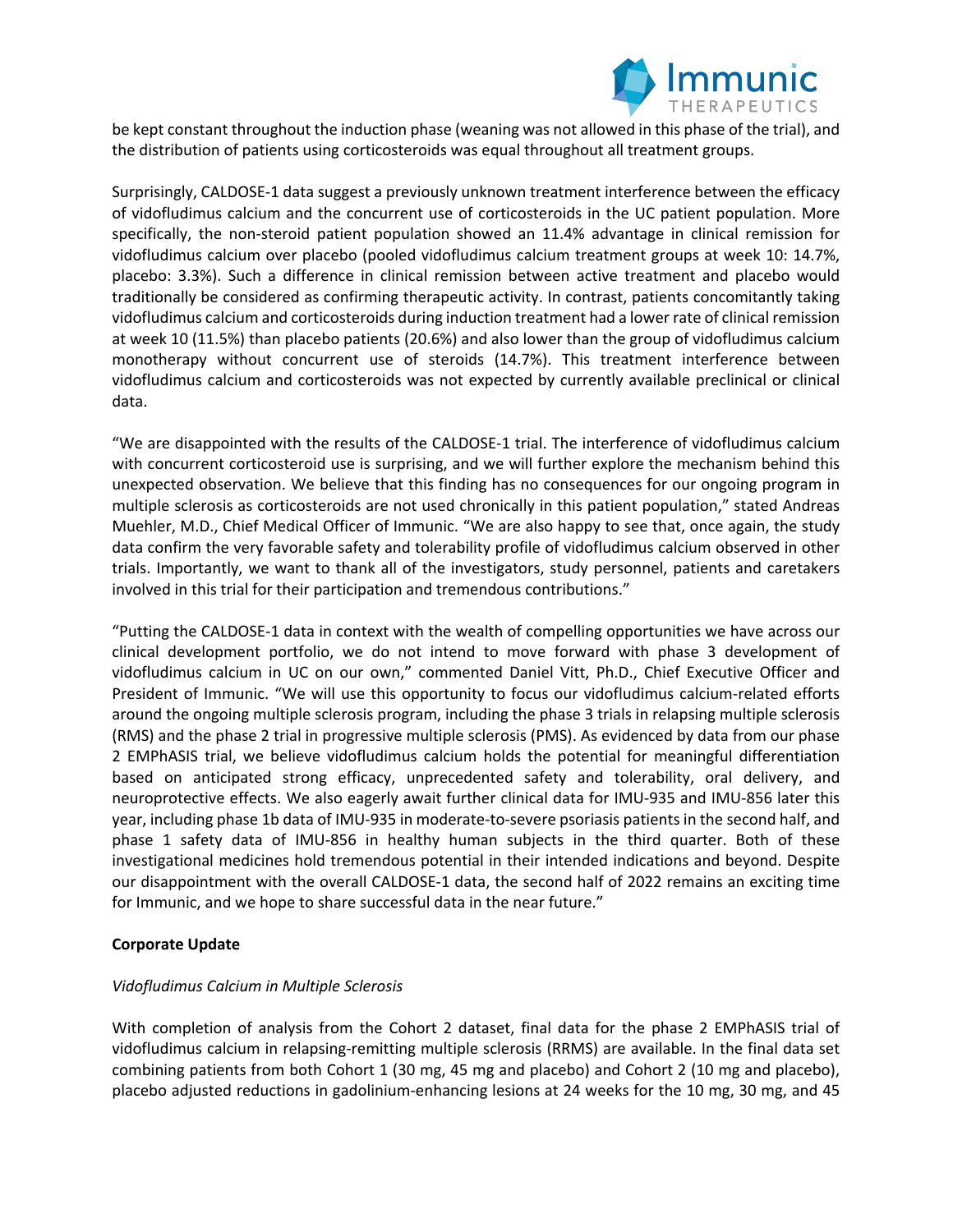

mg dose groups of vidofludimus calcium were 13%, 78%, and 74%, respectively. The company believes this data provides further corroboration for the selection of the 30 mg dose for the ongoing phase 3 program in RMS.

In addition, the final data also provide evidence of dose-proportional neuroprotective activity. For instance, the baseline adjusted decreases in the biomarker serum neurofilament light chain (NfL) at 24 weeks for the 10 mg, 30 mg, and 45 mg dose groups of vidofludimus calcium were 9%, 18%, and 26%, respectively, as compared to placebo. The company believes this observation suggests that higher doses, such as 45 mg vidofludimus calcium, may be preferrable in indications where neuroprotective effects are most important, such as in PMS.

Patient enrollment in both the phase 3 ENSURE program of vidofludimus calcium in patients with RMS and the phase 2 CALLIPER trial of vidofludimus calcium in patients with PMS remain ongoing.

## *IMU-935 in Psoriasis*

The phase 1b clinical trial of IMU-935, the company's highly potent and selective oral IL-17 inhibitor, is ongoing in patients with moderate-to-severe psoriasis. This week, the company received regulatory approval to proceed with the trial in Europe, which should expedite enrollment of the high dose cohort, which is currently being started. Initial results from the psoriasis portion of the phase 1 clinical trial are targeted for the second half of 2022.

## *IMU-856 in Healthy Human Subjects and Celiac Disease*

The company continues to expect a third quarter 2022 release of data from both the single and multiple ascending dose parts of the ongoing phase 1 clinical trial of IMU-856, an orally available and systemically acting small molecule shown preclinically to regulate intestinal barrier function and regenerate bowel epithelium. Recently, Immunic also started the third part of this phase 1 clinical trial in patients with celiac disease, which is currently ongoing.

### *Cash and Cash Runway*

Cash and cash equivalents as of May 31, 2022 were \$93.1 million. The company expects to have funding into the fourth quarter of 2023.

# **Webcast Information**

Immunic will host a webcast today at 8:00 am ET. To participate in the webcast, please register in advance at: https://imux.zoom.us/webinar/register/WN\_XgdotnImTHKxQiLFa958mA or on the "Events and Presentations" section of Immunic's website at: ir.imux.com/events-and-presentations. Registrants will receive a confirmation email containing a link for online participation or a telephone number for dial in access.

An archived replay of the webcast will be available approximately one hour after completion on Immunic's website at: ir.imux.com/events-and-presentations.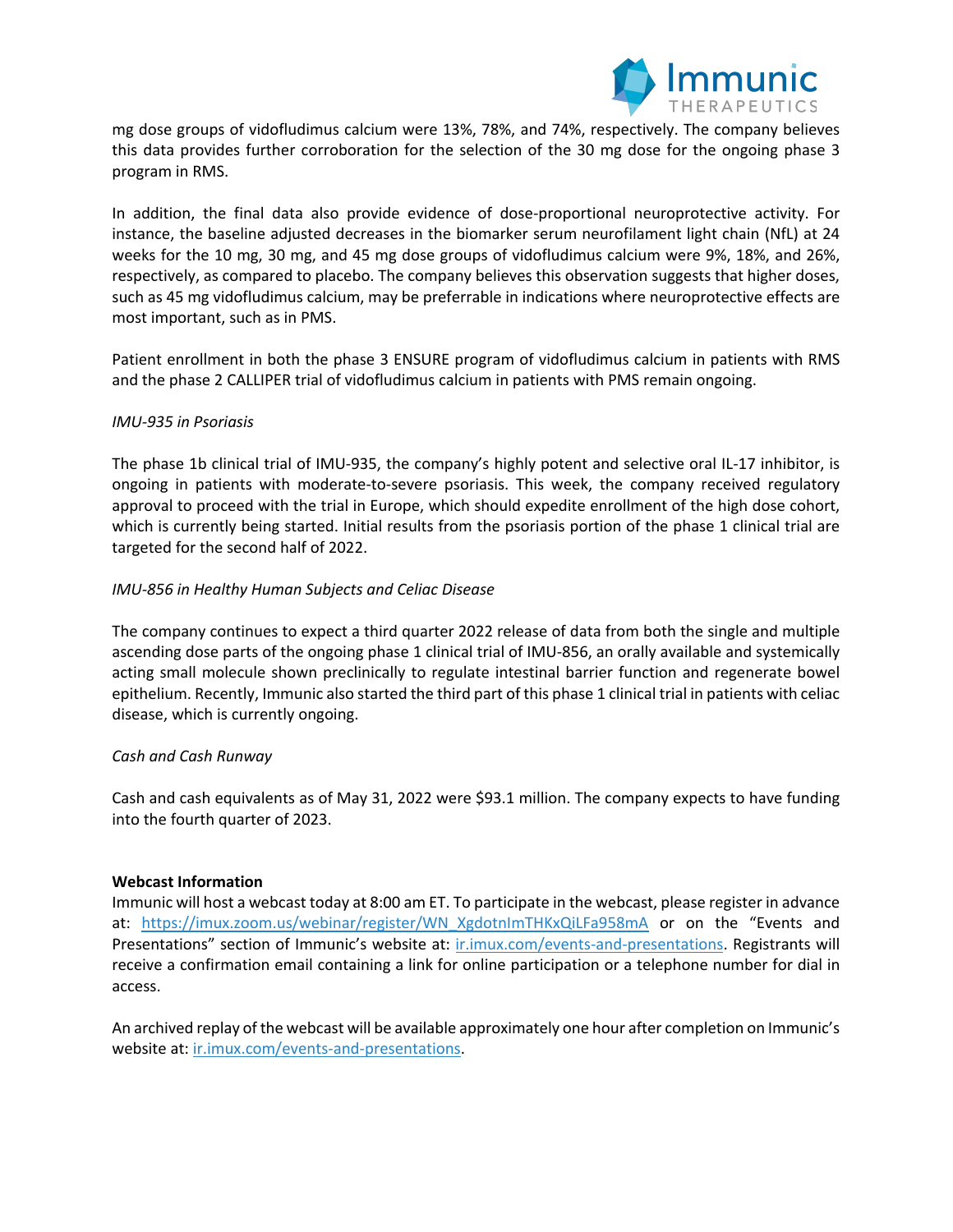

### **About the CALDOSE-1 Trial**

The phase 2 CALDOSE-1 trial was a multicenter, randomized, double-blind, placebo-controlled, dosefinding study which included 263 UC patients from 78 study sites in the United States, Western, Central and Eastern Europe. The trial was designed to evaluate the efficacy and safety of vidofludimus calcium in patients with moderate-to-severe UC. The primary endpoint comprised a composite of a patient-reported outcome and endoscopy-assessed outcome, also referred to as clinical remission, both evaluated following ten weeks of induction treatment. Patients were randomized into four arms: three active dosing arms of 10 mg, 30 mg and 45 mg of vidofludimus calcium, as well as placebo.

CALDOSE-1 was the first trial of vidofludimus calcium that allowed chronic co-medication with corticosteroids. Explanation for the observed interference is not yet available and this finding was not predicted based on any prior preclinical or clinical data. The company does intend to explore this potential topic scientifically. In the meantime, the company plans to only develop vidofludimus calcium in indications, such as multiple sclerosis, where chronic corticosteroid administration does not play a role in routine treatment.

# **About Vidofludimus Calcium (IMU-838)**

Vidofludimus calcium is an investigational drug in development as an orally available, next-generation selective immune modulator that is designed to inhibit the intracellular metabolism of activated immune cells by blocking the enzyme dihydroorotate dehydrogenase (DHODH). Vidofludimus calcium has been observed to act on activated T and B cells while leaving other immune cells largely unaffected and allows the immune system to stay functioning, e.g., in fighting infections. In previous trials, vidofludimus calcium did not show an increased rate of infections compared to placebo. In addition, DHODH inhibitors, such as vidofludimus calcium, are known to possess a host-based antiviral effect, which is independent with respect to specific virus proteins and their structure. Therefore, DHODH inhibition may be broadly applicable against multiple viruses. To date, vidofludimus calcium has been tested in more than 1,100 individuals and has shown an attractive pharmacokinetic, safety and tolerability profile. Vidofludimus calcium is not yet licensed or approved in any country.

### **About Immunic, Inc.**

Immunic, Inc. (Nasdaq: IMUX) is a clinical-stage biopharmaceutical company with a pipeline of selective oral immunology therapies focused on treating chronic inflammatory and autoimmune diseases. The company is developing three small molecule products: its lead development program, vidofludimus calcium (IMU-838), a selective immune modulator that inhibits the intracellular metabolism of activated immune cells by blocking the enzyme DHODH and exhibits a host-based antiviral effect, is currently being developed as a treatment option for multiple sclerosis, and primary sclerosing cholangitis. IMU-935, a selective inverse agonist of the transcription factor RORγ/RORγt, is targeted for development in psoriasis, castration-resistant prostate cancer and Guillain-Barré syndrome. IMU-856, which targets the restoration of the intestinal barrier function, is targeted for development in diseases involving bowel barrier dysfunction. For further information, please visit: www.imux.com.

### **Cautionary Statement Regarding Forward-Looking Statements**

This press release contains "forward-looking statements" that involve substantial risks and uncertainties for purposes of the safe harbor provided by the Private Securities Litigation Reform Act of 1995. All statements, other than statements of historical facts, included in this press release regarding strategy, future operations, future financial position, future revenue, projected expenses, expected timing and results of clinical trials, prospects, plans and objectives of management are forward-looking statements.